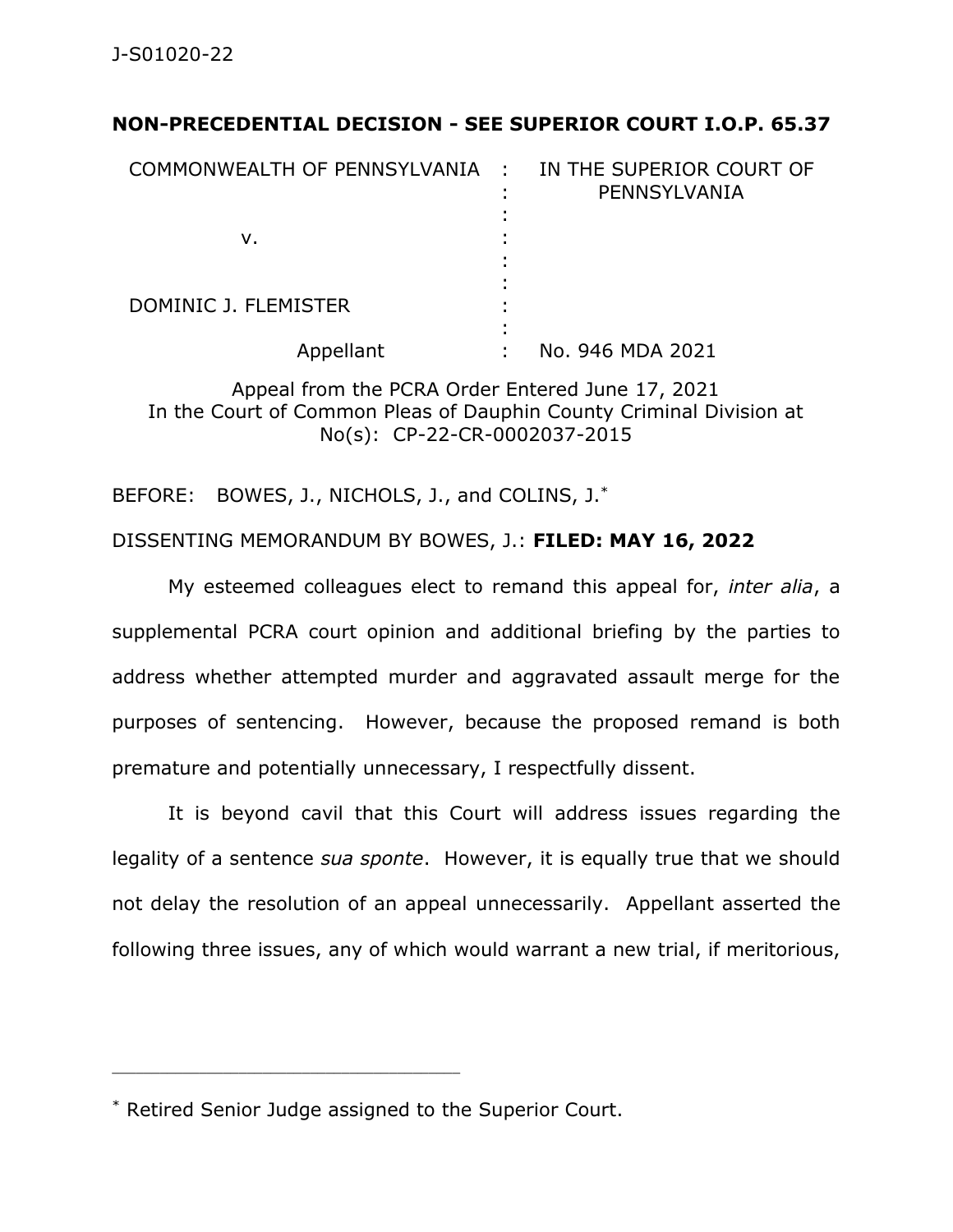and alleviate the need to determine the legality of the sentence imposed in

this case:

A. Whether the PCRA court erred in denying Appellant's PCRA petition where Appellant presented sufficient evidence of trial counsel's ineffectiveness in failing to impeach Commonwealth witnesses Chambers and Dunbar on their prior *crimen falsi* convictions.

B. Whether the trial court erred in denying Appellant's PCRA petition where Appellant presented sufficient evidence of trial counsel's ineffectiveness in failing to impeach Commonwealth witness Hill regarding favorable treatment he received from the Commonwealth.

C. Whether the trial court erred in denying Appellant's PCRA petition where Appellant presented sufficient evidence of trial counsel's ineffectiveness in failing to object [to] the Commonwealth's failure to prove an element of the crime.

Appellant's brief at 4 (unnecessary capitalization and suggested answers omitted). Critically, our resolution of these issues is not affected by the deficiencies in the record that the majority seeks to remedy.

Conventional principles of appellate review require that we address the substantive allegations of ineffective assistance before confronting the concomitant sentencing issue. However, rather than address this appeal in the normal course, the majority ostensibly presumes that the substantive claims lack merit and remands the matter for the PCRA court to supplement the certified record and provide an opinion on the issue of merger, which again, is utterly contingent upon our merits determination.

Moreover, although potentially helpful, the trial court's analysis of the merger issue is unnecessary in light of our *de novo* review. *See* 

- 2 -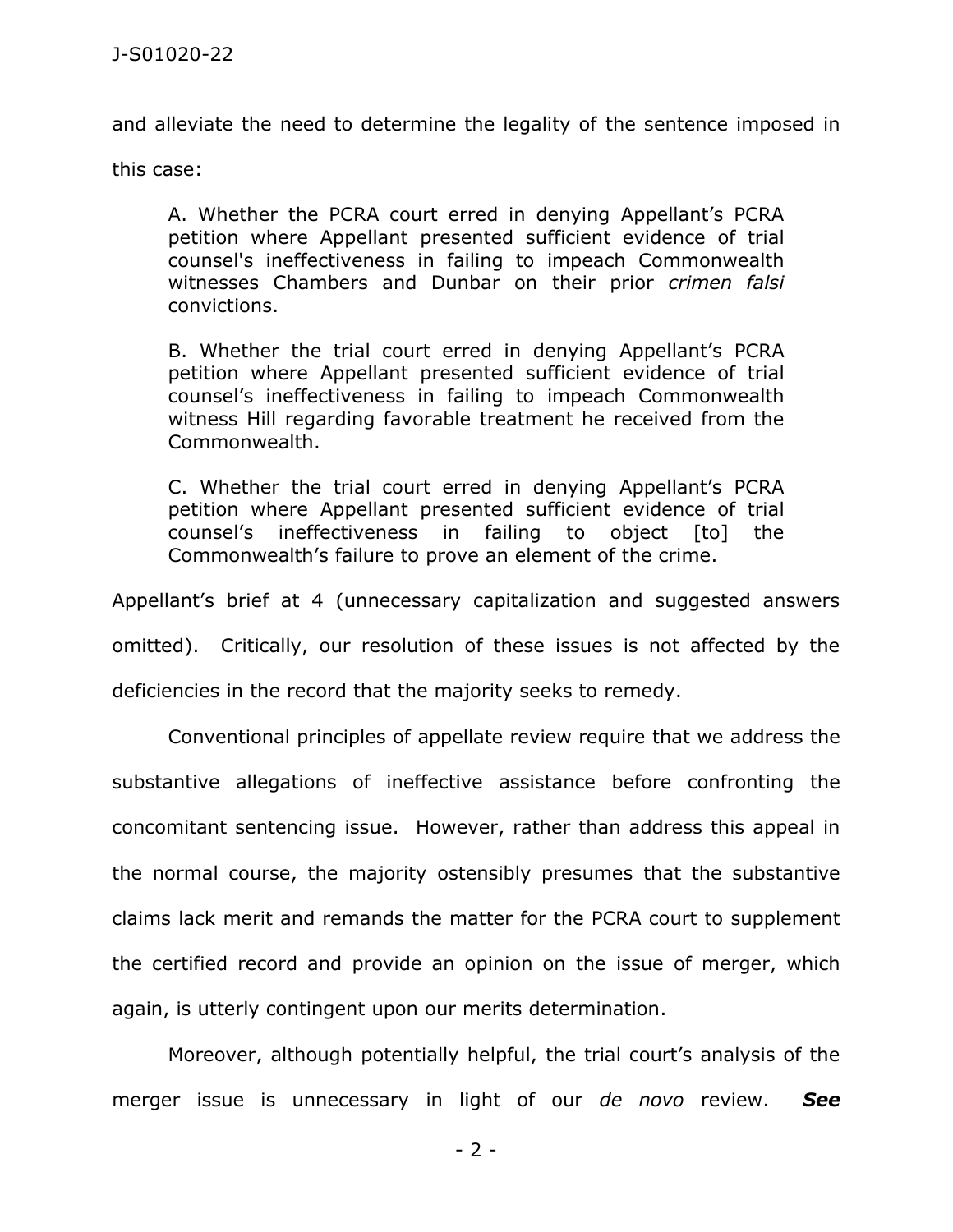*Commonwealth v. Edwards*, 256 A.3d 1130, 1136 (Pa. 2021) ("A claim that crimes should merge for sentencing purposes raises a non-waivable challenge to the legality of the sentence; thus, our standard of review is *de novo* and our scope of review is plenary."). Accordingly, even providing that Appellant's substantive issues fail, any supplemental opinion provided by the PCRA court is wholly advisory.

As to the details of the remand, the majority provides,

[W]e remand this matter to the PCRA court to address the state of the record, the legality of Appellant's sentence, and file a supplemental opinion within thirty days and supplement the record if necessary. Appellant shall have twenty-one days from the date the supplemental opinion is filed to file a supplemental brief. Thereafter, the Commonwealth shall have twenty-one days in which to file a response.

**See** Majority Memorandum at 5 (footnote omitted).

Thus, by presuming the futility of Appellant's substantive assertions and remanding for an advisory supplemental opinion and additional briefing, the majority will delay the resolution of this case by up to seventy-two additional days. This scenario begs the question, what if, upon the case's eventual return to this Court, the majority ultimately determines that any one of Appellant's substantive challenges, in fact, warrants relief? From my perspective, if relief is warranted based on the existing record but deferred for what proves to be a futile exercise, the resulting seventy-two day-delay is entirely unnecessary.

Thus, rather than suspend the resolution of this appeal, potentially unnecessarily, I would immediately enter a precise order directing the PCRA